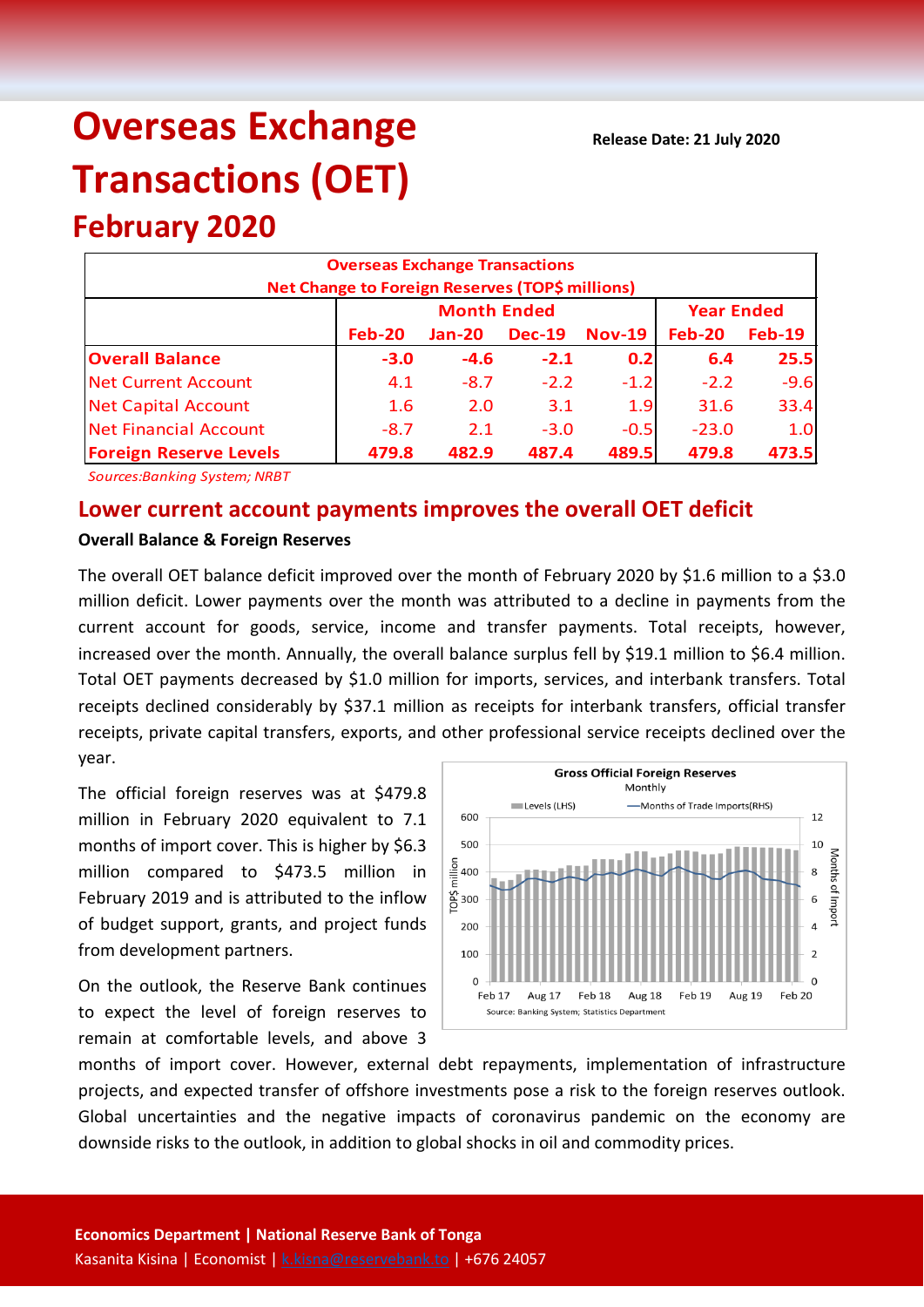#### **Current Account**

| <b>Current Account (TOP\$ millions)</b> |                    |         |               |               |                   |               |  |  |
|-----------------------------------------|--------------------|---------|---------------|---------------|-------------------|---------------|--|--|
|                                         | <b>Month Ended</b> |         |               |               | <b>Year Ended</b> |               |  |  |
|                                         | Feb-20             | Jan-20  | <b>Dec-19</b> | <b>Nov-19</b> | <b>Feb-20</b>     | <b>Feb-19</b> |  |  |
| Net Current Account                     | 4.1                | $-8.7$  | $-2.2$        | $-1.2$        | $-2.2$            | $-8.9$        |  |  |
| Merchandise Trade                       | $-30.1$            | $-34.9$ | $-32.5$       | $-31.3$       | $-406.2$          | $-420.4$      |  |  |
| Services                                | 4.4                | 4.7     | 0.2           | 3.6           | 34.4              | 11.0          |  |  |
| Income                                  | 1.5                | $-1.2$  | 1.6           | 1.6           | 2.0               | 7.7           |  |  |
| <b>Transfers</b>                        | 28.3               | 22.7    | 28.5          | 24.9          | 367.6             | 392.8         |  |  |

*Sources: Banking System;NRBT*

The current account recorded a surplus of \$4.1 million, contrast to the \$8.7 million deficit in the previous month. This was mostly driven by the \$11.1 million reduction in payments for imports, services, income, and private transfers, coupled with the rise in inflow of official transfers.

The official transfer receipts increased over the month by \$6.2 million and was partially offset by the decline in both private and non-profit transfer receipts by \$1.5 million and \$0.2 million respectively. The inflow of official transfer receipts were mostly budget support and grants for government projects whereas non-profits transfer receipts were mainly donations for churches and schools. Total transfer payments however, fell over the month by \$1.1 million.

The merchandise trade deficit improved over the month by \$4.8 million to \$30.1 million deficit. Import payments fell over the month by \$4.7 million, with majority of the import categories declining except for other imports (mostly government imports). Meanwhile, total export proceeds marginally rose by \$0.1 million and was due to higher proceeds from marine exports.

After recording a deficit in the previous month, the income account recorded a surplus of \$1.5 million in February 2020. This was largely due to a \$3.0 million decline in income payments following the high dividend payments made last month, which was greater than the \$0.3 million decline in income receipts.

The surplus in the services account narrowed by \$0.3 million to \$4.4 million over the month, owing mostly to lower receipts of \$2.7 million which outweighed the decline in payments by \$2.3 million. Service receipts decreased for both travel and other services mainly transportation, and other professional services. Lower service payments were mostly payments for freight and travel allowances. The lower travel receipts are in line with the lower international air arrivals which fell by 36.4% (4,584 passengers) due to the worldwide travel restrictions from COVID-19.

In year ended terms, the current account deficit improved by \$6.7 million to a \$2.2 million deficit. This was mainly driven by a higher surplus in the service account coupled with the lower deficit in merchandise trade. The income and transfers account surpluses declined over the year.

The \$34.4 million surplus in the services account, was \$23.4 million higher than the surplus recorded in the previous year. Travel receipts increased by \$16.3 million over the year and coincided with higher air arrivals (6.0%) and passengers arriving by yacht (32.6%), indicating an active tourism sector. Additionally, service payments fell by \$7.6 million due to lower professional & management,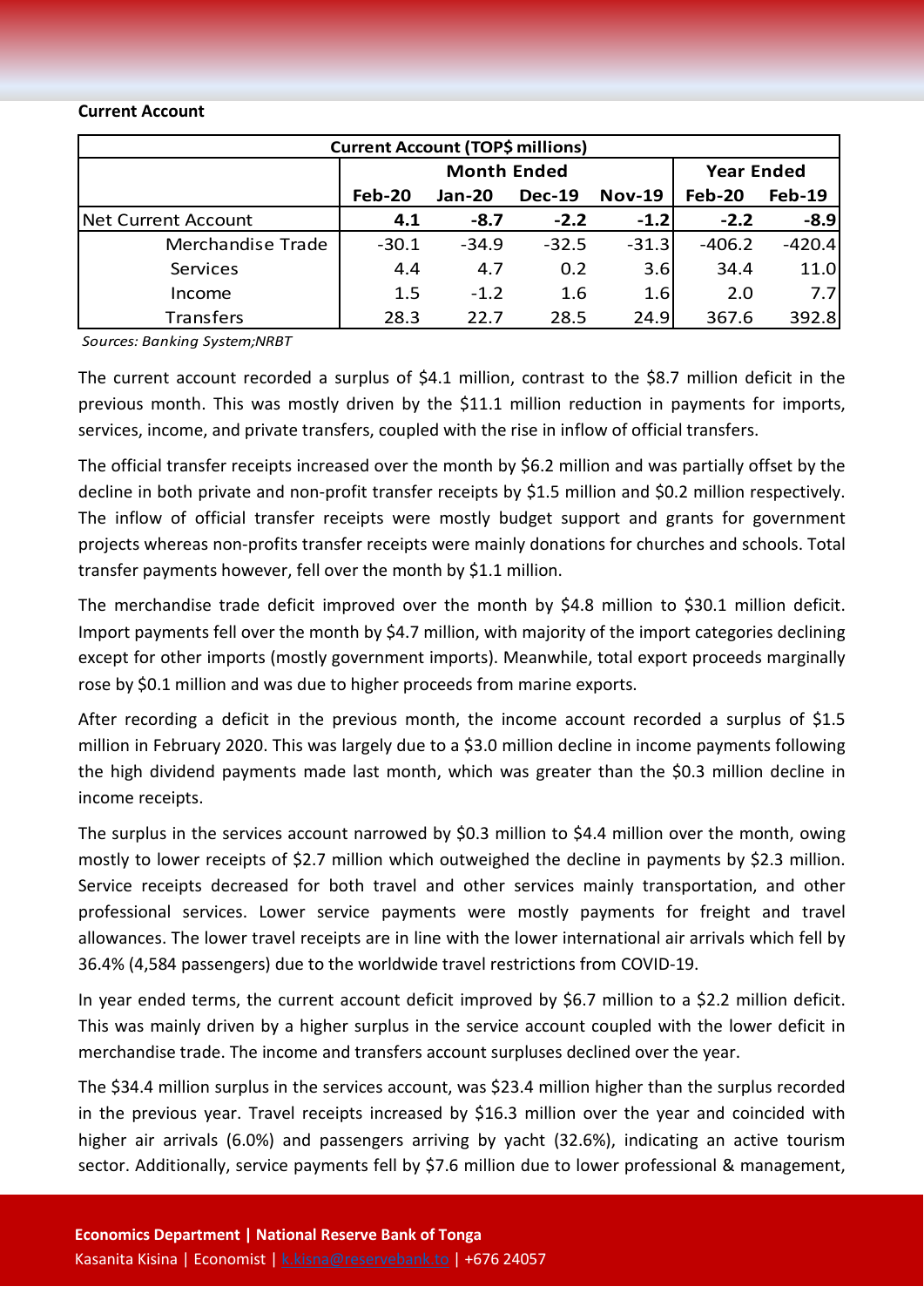construction, and transportation-related payments. The merchandise trade deficit improved by \$14.1 million to \$406.2 million. Import payments declined by \$15.2 million due to lower payments for all imports except for oil import payments which rose over the year. This had more than offset a decrease of \$1.1 million in export proceeds which resulted from lower agriculture and other export proceeds. Although the transfer accounts for the highest surplus of \$367.6 million, it is \$25.2 million lower than the previous year, driven mostly by lower official transfer receipts. Furthermore, the income account surplus declined by \$5.6 million as higher income payments of \$5.5 million were made during the year, mostly for payment of dividends abroad.

#### **Capital Account**

| Capital Account (TOP\$ millions) |        |                    |                   |          |               |               |  |  |
|----------------------------------|--------|--------------------|-------------------|----------|---------------|---------------|--|--|
|                                  |        | <b>Month Ended</b> | <b>Year Ended</b> |          |               |               |  |  |
|                                  | Feb-20 | $Jan-20$           | <b>Dec-19</b>     | $Nov-19$ | <b>Feb-20</b> | <b>Feb-19</b> |  |  |
| Net Capital Account              | 1.6    | <b>2.0</b>         | 3.1               | 1.9      | 31.6          | 33.4          |  |  |
| Official                         | 0.6    | 1.0                | 1.7               | 0.5      | 18.6          | 14.7          |  |  |
| Private                          | 1.1    | 1.0                | 1.4               | 1.4      | 12.9          | 18.6          |  |  |

*Sources: Banking System;NRBT*

In February 2020, the capital account recorded a lower surplus of \$1.6 million. This resulted from a decline in official capital receipts by \$0.4 million which outweighed the \$0.1 million increase in private capital account receipts. There were no capital payments recorded for the month.

Similarly, the capital account surplus declined by \$1.8 million to \$31.6 million over the year to February 2020. Capital account receipts fell by \$1.9 million, underpinned by a \$5.7 million decrease in private capital, which outweighed a \$3.8 million increase in official capital account receipts. Additionally, the capital account payments decreased by \$0.1 million for both official and private capital.

#### **Financial Account**

| Financial Account (TOP\$ millions) |          |                    |                   |               |         |               |  |  |
|------------------------------------|----------|--------------------|-------------------|---------------|---------|---------------|--|--|
|                                    |          | <b>Month Ended</b> | <b>Year Ended</b> |               |         |               |  |  |
|                                    | $Feb-20$ | <b>Jan-20</b>      | <b>Dec-19</b>     | <b>Nov-19</b> | Feb-20  | <b>Feb-19</b> |  |  |
| <b>Net Financial Account</b>       | $-8.7$   | 2.1                | $-3.0$            | $-0.5$        | $-23.0$ | 1.0           |  |  |
| Direct Investment                  | 0.0      | 0.2                | $-0.5$            | 1.2           | $-2.9$  | $-0.6$        |  |  |
| Portfolio Investment               | 0.0      | 0.0                | 0.0               | 0.0           | $-22.4$ | 0.3           |  |  |
| Other Investment                   | $-8.7$   | 1.9                | $-2.5$            | $-1.6$        | 2.3     | 1.3           |  |  |

*Note: The Net Financial Account figures incorporate also the net reconcilliation items which is not reflected in the table below Sources: Banking System;NRBT*

The financial account recorded a deficit of \$8.7 million in February 2020. This was driven mainly by other investments which are mostly interbank transfers.

Over the year, the financial account recorded a deficit of \$23.0 million compared to a \$1.0 million surplus in the previous year. This largely owes to higher net payments from the portfolio and direct investment accounts, mainly for offshore investments.